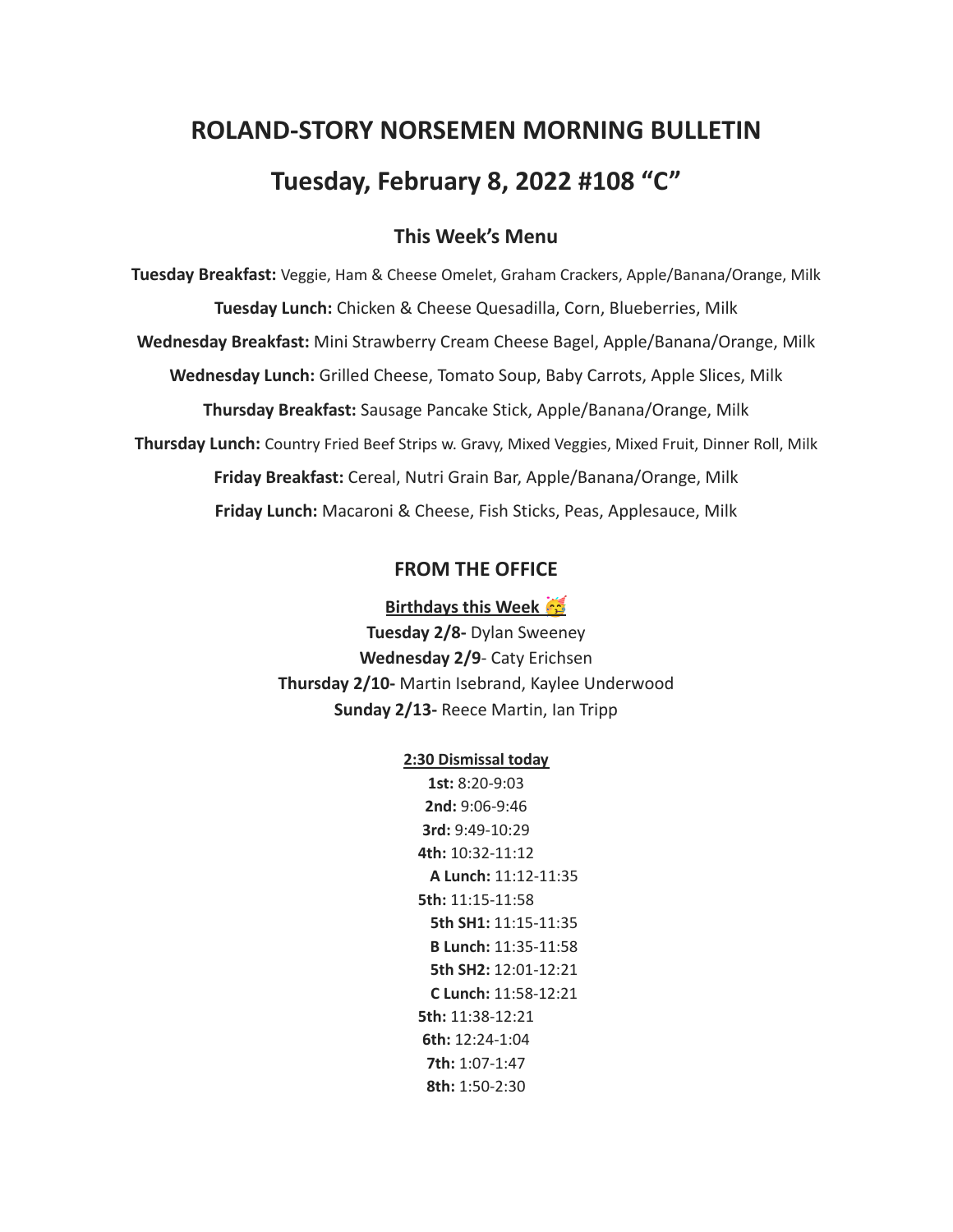**A brief informational meeting will be held on February 9th at 1:20 PM** in the Commons area for any student interested in joining or learning more about the Roland Story Norse Clay Buster trapshooting team. Informational packets will be available to pick up also. Any students who are interested, please stop by and see what we're about!!

**Upcoming Driver's Ed Classes at Roland Story High School**

All classes will remain online and driving will be done in person. March 28-April 29 June 6-June 30 [Click](http://streetsmartsdriversed.com/) here to register.

**There will be two more public informational meetings on the upcoming bond issue.** If

approved, the March 1 bond would allow Roland-Story to move forward with a series of improvements at Dallas Kray Track & Kerry Van Winkle Field and our surrounding athletic complex facilities.

2/15 7pm at the High School library

2/28 7pm at the Middle School library

Attendees will have opportunities to ask questions and provide feedback.

Learn more: [https://www.rolandstorybond.org](https://www.rolandstorybond.org/?fbclid=IwAR3AJHhy8S8KvQsof-Z44UTrIBXDkOZFSdMyUXMovrg0bH3FkvkTprNkFuM)



# **[COUNSELOR FOLDER](https://docs.google.com/document/d/1vmwczNPbDzXe9vFaG5LJMQ7NYDv-i4oQJHybqA65TUc/edit?usp=sharing) (9-12)-Click here**

**Class of 2022- DMACC Fall Applicants:** If you plan to attend DMACC or any two-year college you must take an initial assessment. Here is the information you will need to set up an appointment with DMACC.

<https://www.dmacc.edu/testingcenter/pages/acames.aspx>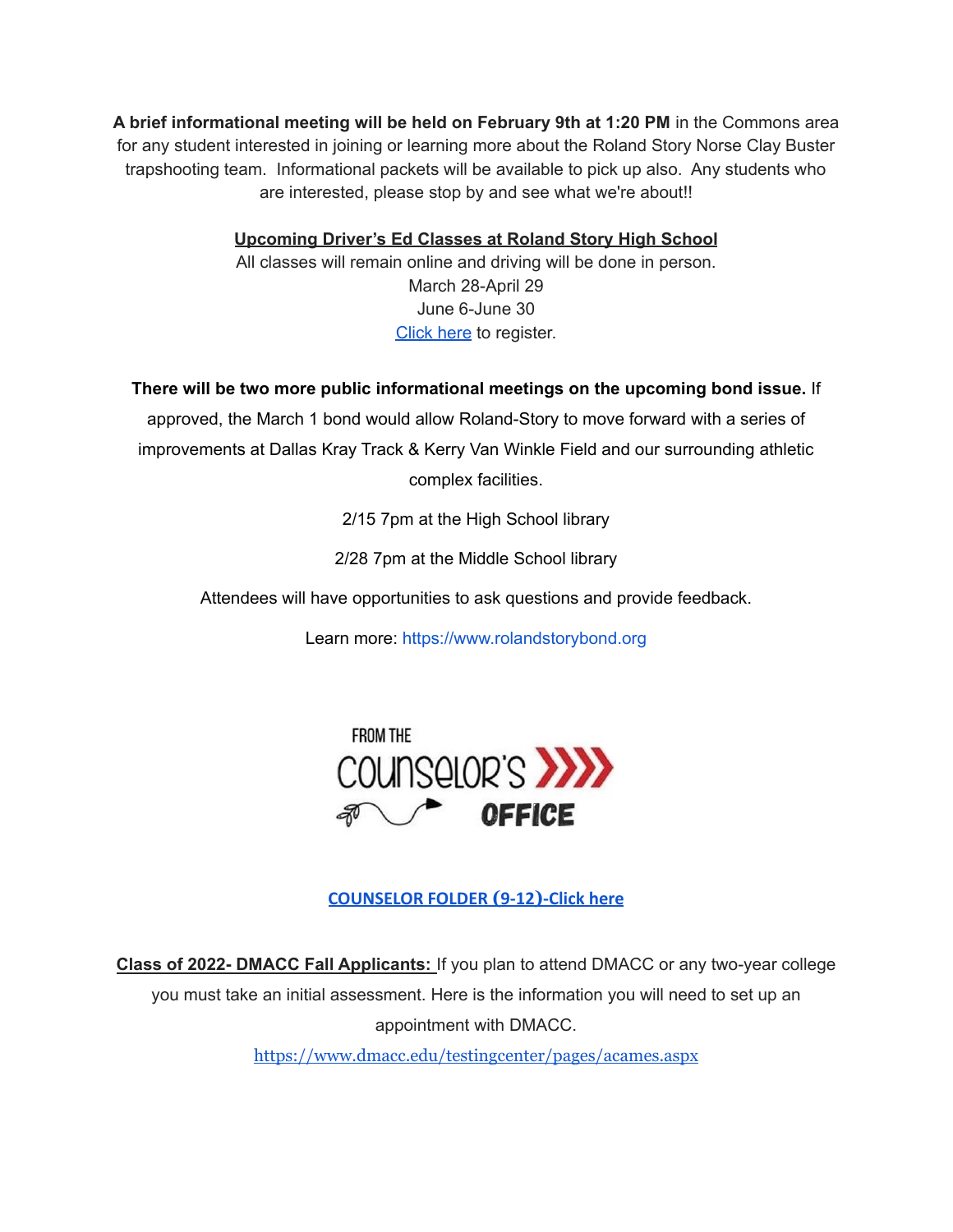## **Scholarship**

Reynold C. Hentges Memorial [Scholarship](https://drive.google.com/file/d/1hjWI_srze5__tTjHVbJ5z3zd1-S63qlS/view?usp=sharing) (IAAI)- \$1,000 due 3/30 must major in a field of education promoting a career in one of the following professions or area of study: Fire Service, Fire Science, Law Enforcement, Law, Fire Protection Engineering, Fire Protection Technology or Insurance.

#### [StudentScholarships.org](https://drive.google.com/file/d/1hV3dZAuh9FIeLf132rgQi86QgS7AQzZD/view?usp=sharing)

1) Smart Owl Scholarship- \$7,000 due 2/28 2) DAV Scholarships- \$30,000 due 2/28 3) Women's Cyber Security Scholarships- \$6,000 due 2/28 4) Kennedy Center VSA Young Soloists Award- \$2,000 due 2/28 5) SP Scholarship- \$10,000 due 2/28 6) SEG Scholarships- \$10,000 due 3/1 7) Eagle Scout of the Year Scholarship- \$10,000 due 3/1 8) NIADA Foundation Scholarship- \$3,500 due 3/12 9) Minority/Indigenous Nurse Leader Scholarship- \$1,000 due 3/15 10) BMW Engineering Scholarship- \$1,500 due 3/21 11) Careers that Care Scholarship- \$750 due 4/18 12) American Culinary Federation Scholarships- \$2,500 due 4/30 13) Abbott Painters Scholarship Program- \$500 due 4/30 14) Got a Spine Scholarship- \$500 due 5/2 15) Hospital Safety Awareness Scholarship- \$1,000 due 5/31

## **Local Scholarship**

Ag Coop Safety Directors of Iowa [Scholarship](https://drive.google.com/file/d/1wX3l1X88nHo4DZaVPAlq49FzsUtMJSWh/view?usp=sharing) Make a copy, fill, print, sign and email. Multiple scholarship awards up to \$3,000 due 4/29.

#### **ATHLETIC ACTIVITIES FOR THE WEEK**

#### **Tuesday 2/8/22**

JV Girls Basketball @ West Marshall High School 4:00pm

JV Boys Basketball @ West Marshall Middle School 4:30pm

JV2 Boys Basketball @ West Marshall Middle School 5:45pm